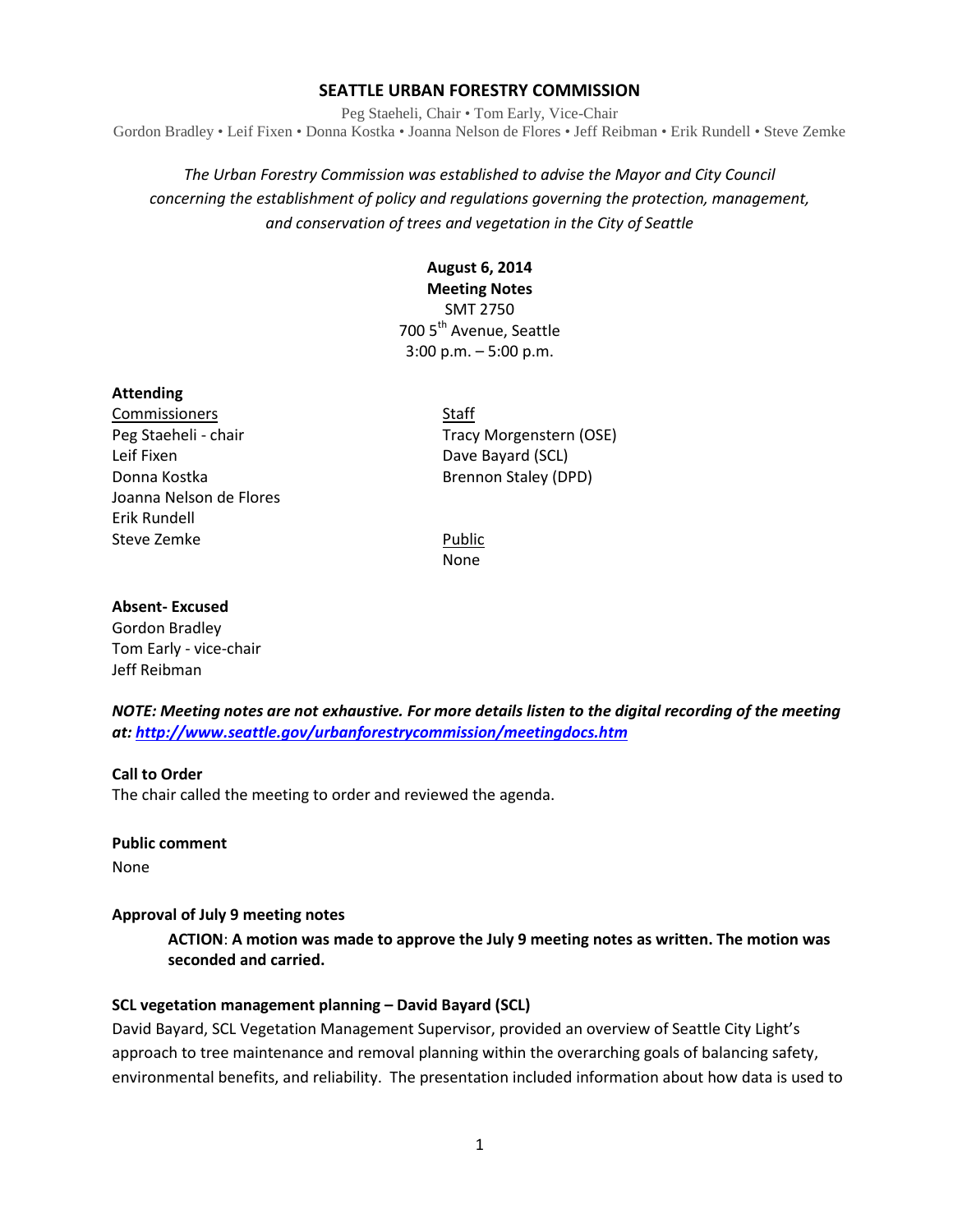apply an equity lens to vegetation management planning and efforts to develop a more objective protocol for responding to complaints which can be consistently applied. Questions and discussion related to:

- How effective the two-for-one tree replacement policy is in mitigating canopy loss when a department is replacing existing trees with smaller species,
- The need to consider canopy loss due to pruning in addition to tree removal (SCL and partners are looking at ways to assess pruning related canopy loss),
- Concerns revealed by the map which plotted complaint-based removal indicating that residents may be requesting removals for alleged safety reasons that are really view related ( Dave - the new protocols being developed for assessing complaints will address this),
- The need for updated canopy data to evaluate trends to inform planning and options for collecting data (different data collection methods were discussed).

## **DPD Tree Ordinance update – Brennon Staley (DPD)**

Brennon provided an overview of the history of the tree removal ordinance from 2008 to the present. He noted that direction is needed from the Murray administration but the current goal is to have a new draft by late 2015.

Questions and discussion related to:

- How best the commission can express their interest and impart of sense of urgency for a permanent tree removal ordinance to elected beyond the recent letter on the subject,
- Commissioner interest in being involved in a sub-committee in developing the next ordinance version,
- The effectiveness of the interim rules, particularly around enforcement and complaint-based notification system,
- Interest in a permit system as an interim measure, which Brennon clarified requires the same legislative process as the permanent ordinance and budget to establish a permit system,
- How the current update to the Comprehensive Plan works to resolve issues between urban forest and other city priorities (Brennon clarified that the Comprehensive Plan is a broader planning document and implementing plans are a more appropriate place for considering the balance among priorities)
- Commissioners requested an early version of the Comprehensive Plan for their review and comment before the public comment draft is released (Brennon clarified that it will be released to everyone at once to maximize the time all interested parties have to respond)

**ACTION: By December, two to three Commissioners will meet with Brennon to talk through the Commission's issues. At the September UFC meeting, the Chair will request volunteers to participate in this meeting.**

## **Find it-Fix it app**

The Chair informed members that the Find-it-Fix it app is now available from the Commission webpage.